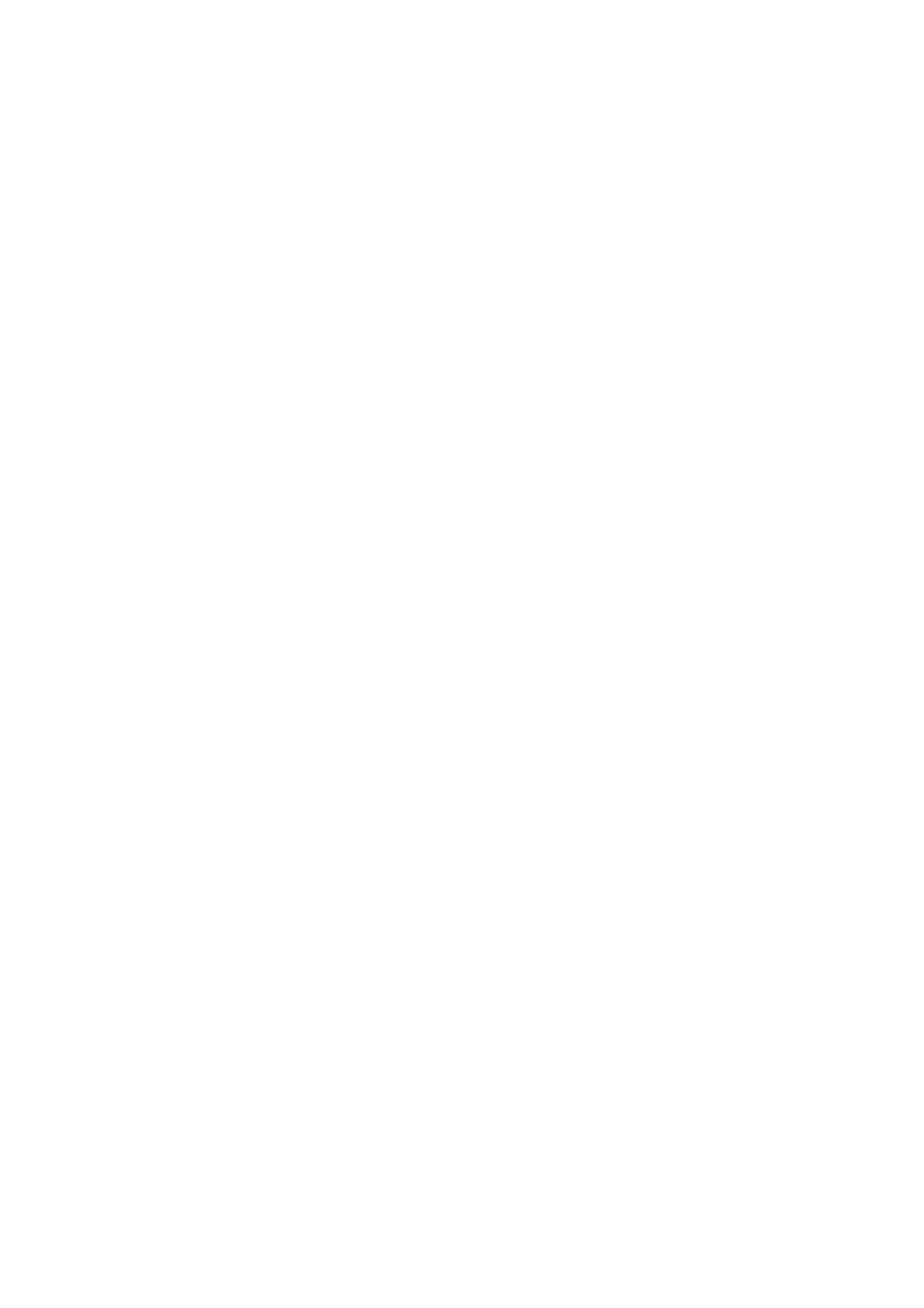## **Matrix Tensor Product Approach to the Equivalence of Multipartite States under Local Unitary Transformations**

X. H. Gao<sup>1</sup>, S. Alberverio<sup>2</sup>, S. M. Fei<sup>1,2</sup>, Z. X. Wang<sup>1</sup>

<sup>1</sup> Department of Mathematics, Capital Normal University, Beijing 100037  $2$  Institut für Angewandte Mathematik, Universität Bonn, D-53115

#### Abstract

The equivalence of multipartite quantum mixed states under local unitary transformations is studied. A criterion for the equivalence of non-degenerate mixed multipartite quantum states under local unitary transformations is presented.

PACS numbers: 03.67.-a, 02.20.Hj, 03.65.-w

Quantum entangled states are playing fundmental roles in quantum information processing such as quantum computation, quantum teleportation, dense coding, quantum cryptographic schemes quantum error correction, entanglement swapping, and remote state preparation (RSP) etc.. However the theory of quantum entanglement is still far from being satisfied. To quantify the degree of entanglement a number of entanglement measures have been proposed for bipartite states. Most of these proposed measures of entanglement involve extremizations which are difficult to handle analytically. For multipartite case how to give a well defined measure is still under discussion. For general mixed states till now we don't even have an operational criterion to verify whether a state is separable or not. As a matter of fact, the degree of entanglement of a multipartite quantum system remains invariant under local unitary transformations of every subsystems. Therefore the quantum states can be classified according to the local unitary transformations. Nevertheless an explicit picture of the orbits (geometry and topology) under such transformations is not yet ready. We even don't have a general (operational) criterion to verify if two mixed states are equivalent or not under local unitary transformations.

One approach in dealing with the equivalence of quantum states under local unitary transformations is to find the complete set of invariants under local unitary transformations. Two states are equivalent under local unitary transformations if and only if they have the same values of all these invariants. The method developed in [1, 2], in principle, allows one to compute all the invariants of local unitary transformations, though in general it is not operational. The invariants for general two-qubit and three qubits systems have been studied in [3, 4]. In [5] a complete set of invariants is presented for bipartite generic mixed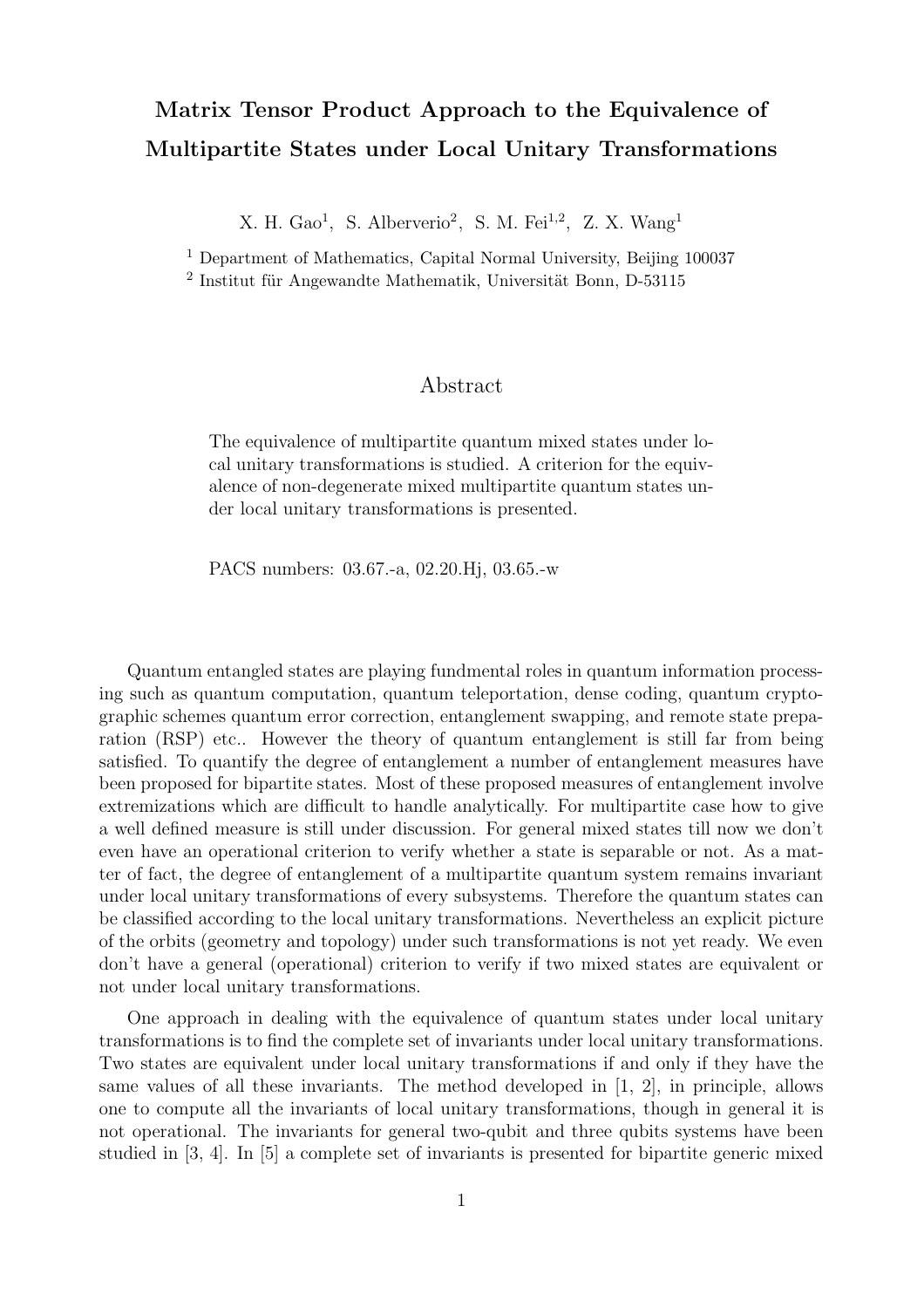states. In [6] a complete set of invariants under local unitary transformations is presented for rank-2 and multiplicity free mixed (bipartite) states. The invariants for pure tripartite states are also studied in [7, 8].

In [9] another approach is presented in investigating the equivalence problem in terms of fixed point subgroup and tensor decomposability of certain matrices. The problem is reduced to verify whether a certain matrix is rank one or not. A criterion for the equivalence of two non-degenerate mixed bipartite states under local unitary transformations has been presented.

It is rather difficult to deal with the equivalence problem of multipartite states in terms of invariants approach. The number of invariants increases quickly when the subsystems increase. Nevertheless, we find that the approach in [9] can be easily generalized to multipartite case. In this note we investigate the equivalence of multipartite states under local unitary transformations by using the method in [9]. An operational criterion for the equivalence of non-degenerate mixed multipartite states under local unitary transformations is presented.

We first consider tripartite case. Let  $H_1$  (resp.  $H_2$  and  $H_3$ ) be an M (resp. N and P)-dimensional complex Hilbert space, with  $|e_i\rangle$ ,  $i = 1, ..., M$  (resp.  $|f_j\rangle$ ,  $j = 1, ..., N$  and  $|g_k\rangle, k = 1, ..., P$ , as an orthonormal basis. A general pure state on  $H_1 \otimes H_2 \otimes H_3$  is of the form

$$
|\Psi\rangle = \sum_{i=1}^{M} \sum_{j=1}^{N} \sum_{k=1}^{P} a_{ijk} |e_i\rangle \otimes |f_j\rangle \otimes |g_k\rangle, \qquad a_{ijk} \in \mathbb{C}
$$
 (1)

with the normalization  $\sum$ M  $i=1$  $\sum$ N  $j=1$  $\sum$ P  $k=1$  $a_{ijk}a_{ijk}^* = 1$  (\* denoting complex conjugation). A tripartite quantum mixed state on  $H_1 \otimes H_2 \otimes H_3$  is described by a density matrix  $\rho$  which can be decomposed according to its eigenvalues and eigenvectors:  $\rho = \sum_{i=1}^{MNP} \lambda_i |\nu_i\rangle \langle \nu_i|$ , where  $\lambda_i$ are the eigenvalues and  $|\nu_i\rangle$ ,  $i = 1, ..., MNP$ , the corresponding eigenvectors of the form (1).

Two density matrices  $\rho$  and  $\rho'$  are said to be equivalent under local unitary transformations if there exist unitary operators  $U_1$  on  $H_1$ ,  $U_2$  on  $H_2$  and  $U_3$  on  $H_3$  such that

$$
\rho' = (U_1 \otimes U_2 \otimes U_3)\rho(U_1 \otimes U_2 \otimes U_3)^{\dagger}.
$$
\n(2)

For a Hermitian matrix A on  $H_1 \otimes H_2 \otimes H_3$ , the set of commuting matrices B such that  $AB = BA$  is called the commutant of A, denoted as  $C(A)$ . Obviously  $C(A)$  is a subalgebra. We call the set of unitary matrices U such that  $UA = AU$  the fixed point subgroup of A, denoted as  $C_U(A)$ , which is a subgroup of the unitary group of all unitary matrices. In the following we say that a matrix V on  $H_1 \otimes H_2 \otimes H_3$  is tensor decomposable if it can be written as  $V = V_1 \otimes V_2 \otimes V_3$  for  $V_1 \in End(H_1)$ ,  $V_2 \in End(H_2)$ ,  $V_3 \in End(H_3)$ .

If two density matrices  $\rho$  and  $\rho'$  are equivalent under local unitary transformations, they must have the same set of eigenvalues  $\lambda_i$ ,  $i = 1, ..., n$ . Let X and Y be the unitary matrices that diagonalize  $\rho$  and  $\rho'$  respectively,

$$
\rho = X\Lambda X^{\dagger}, \qquad \rho' = Y\Lambda Y^{\dagger}, \tag{3}
$$

where  $\Lambda = diag(\lambda_1, \lambda_2, ..., \lambda_{MNP}).$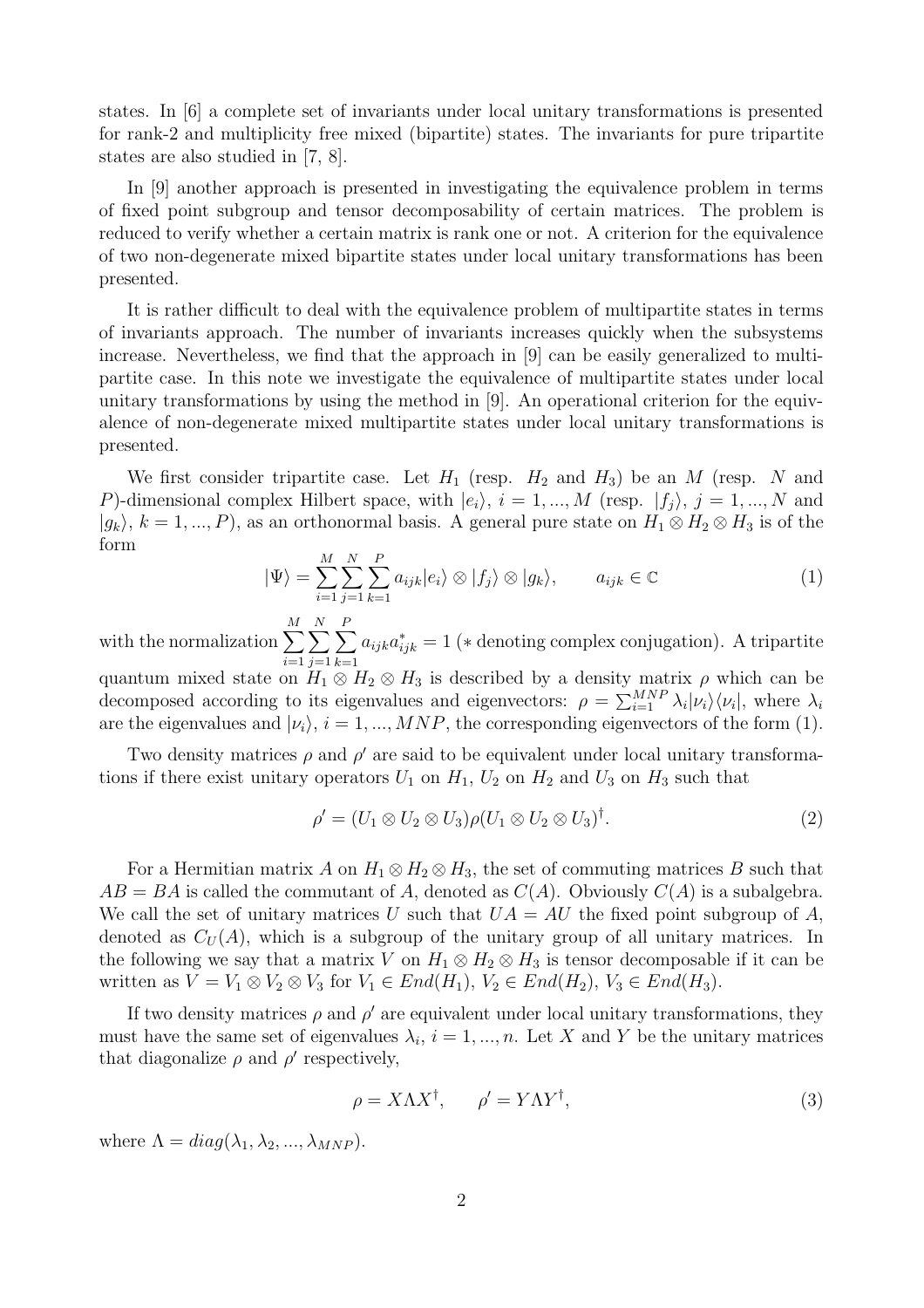**[Lemma 1].** Let G be the fixed point unitary subgroup associated with  $\rho$ . Then  $\rho'$  is equivalent to  $\rho$  under local unitary transformations if and only if the coset  $GXY^{\dagger}$  contains a unitary tensor decomposable matrix.

[Proof]. Suppose  $\rho' = (U_1 \otimes U_2 \otimes U_3) \rho (U_1 \otimes U_2 \otimes U_3)^{\dagger}$ , then  $\rho' = Y \Lambda Y^{\dagger} = Y X^{\dagger} \rho X Y^{\dagger}$ . Hence  $Y X^{\dagger} \rho X Y^{\dagger} = (U_1 \otimes U_2 \otimes U_3) \rho (U_1 \otimes U_2 \otimes U_3)^{\dagger}$ , or

$$
(U_1 \otimes U_2 \otimes U_3)^{\dagger} Y X^{\dagger} \rho = \rho (U_1 \otimes U_2 \otimes U_3)^{\dagger} Y X^{\dagger}.
$$

That is,  $(U_1 \otimes U_2 \otimes U_3)^{\dagger} Y X^{\dagger} \in C_U(\rho)$ , and  $C_U(\rho) X Y^{\dagger} = Y X^{\dagger} C_U(\rho)$  contains a unitary tensor decomposable element  $U_1 \otimes U_2 \otimes U_3$ .

Conversely, assume  $GXY^{\dagger}$  contains a tensor decomposable element  $U_1 \otimes U_2 \otimes U_3$ . We have then  $UXY^{\dagger} = U_1 \otimes U_2 \otimes U_3$ ,  $U\rho = \rho U$  and U is unitary. Therefore

$$
\rho' = Y\Lambda Y^{\dagger} = (U_1 \otimes U_2 \otimes U_3)^{\dagger}UX\Lambda X^{\dagger}U^{\dagger}(U_1 \otimes U_2 \otimes U_3)
$$
  
= 
$$
(U_1 \otimes U_2 \otimes U_3)^{\dagger}U\rho U^{\dagger}(U_1 \otimes U_2 \otimes U_3) = (U_1 \otimes U_2 \otimes U_3)^{\dagger}\rho(U_1 \otimes U_2 \otimes U_3).
$$

Let Z be an a matrix on  $H_1 \otimes H_2 \otimes H_3$ . If we view Z as a matrix on spaces  $H_1$  and  $H_2 \otimes H_3$ , it is an  $M \times M$  block matrix with each block of size  $NP \times NP$ . Its realigned matrix  $Z_{1|23}$  is defined by

$$
\tilde{Z}_{1|23} = [vec(Z_{11}), \cdots, vec(Z_{1M}), \cdots, vec(Z_{M1}), \cdots, vec(Z_{MM})]^t,
$$

Taking Z as a matrix on spaces  $H_1 \otimes H_2$  and  $H_3$ , we have that Z is an  $MN \times MN$  block matrix with each block of size  $P \times P$ , and the realigned matrix  $Z_{12|3}$  is of the form

$$
\tilde{Z}_{12|3}=[vec(Z_{11}),\cdots,vec(Z_{1MN}),\cdots,vec(Z_{MN1}),\cdots,vec(Z_{MNMN})]^t,
$$

where for any  $M \times N$  matrix A with entries  $a_{ij}$ ,  $vec(A)$  is defined to be

$$
vec(A) = [a_{11}, \cdots, a_{1N}, a_{21}, \cdots, a_{2N}, \cdots, a_{M1}, \cdots, a_{MN}]^{t}.
$$

The above operation of realignment could be defined in an alternative way,

$$
(\tilde{Z}_{1|23})_{im,jknp} = (Z)_{ijk,mnp}, \qquad (\tilde{Z}_{12|3})_{ijmn,kp} = (Z)_{ijk,mnp}.
$$

It is shown that a matrix V can be expressed as the tensor product of two matrices  $V_1$  and  $V_2$ ,  $V = V_1 \otimes V_2$ , if and only if [10]

$$
\tilde{V} = vec(V_1)vec(V_2)^t.
$$
\n(4)

Moreover [7], for an  $MN \times MN$  unitary matrix U, if U is a unitarily decomposable matrix, then the rank of  $\hat{U}$  is one,  $r(\hat{U}) = 1$ . Conversely if  $r(\hat{U}) = 1$ , there exists an  $M \times M$  matrix  $U_1$  and an  $N \times N$  matrix  $U_2$ , such that  $U = U_1 \otimes U_2$  and

$$
U_1 U_1^{\dagger} = U_1^{\dagger} U_1 = k^{-1} I_M, \quad U_2 U_2^{\dagger} = U_2^{\dagger} U_2 = k I_N,
$$
\n(5)

where  $I_N$  (resp.  $I_M$ ) denotes the  $N \times N$  (resp.  $M \times M$ ) identity matrix,  $k > 0$ , and U is a unitary tensor decomposable matrix.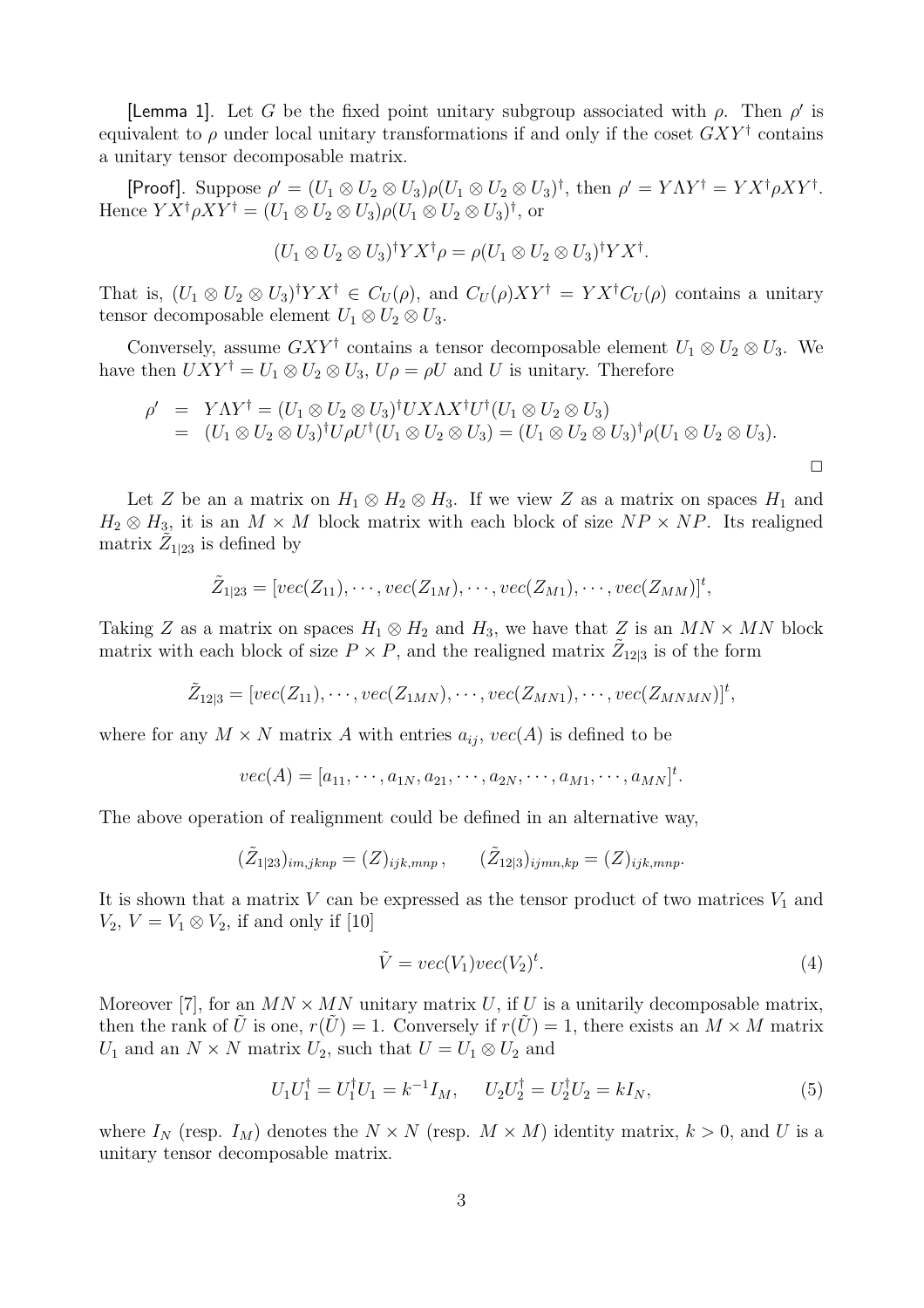[Lemma 2]. For an  $MNP \times MNP$  unitary matrix U on  $H_1 \otimes H_2 \otimes H_3$ , U is a unitary decomposable matrix if and only if the ranks of  $U_{1|23}$ ,  $U_{12|3}$  are one, i.e.,  $r(U_{1|23}) = r(U_{12|3})$ 1.

[Proof]. Suppose  $U = U_1 \otimes U_2 \otimes U_3$ , then  $\tilde{U}_{1|23} = vec(U_1)vec(U_2 \otimes U_3)^t$ ,  $\tilde{U}_{12|3} = vec(U_1 \otimes U_2)^t$  $U_2\)vec(U_3)^t$ , obviously  $r(\tilde{U}_{1|23}) = r(\tilde{U}_{12|3}) = 1$ .

Conversely, if  $r(U_{1|23}) = 1$ , there exists an  $M \times M$  matrix  $U_1$  and an  $NP \times NP$  matrix  $U_{23}$ , such that  $U = U_1 \otimes U_{23}$ . Therefore

$$
\tilde{U}_{12|3} = \begin{pmatrix} u_{11}\tilde{U}_{23} \\ u_{12}\tilde{U}_{23} \\ \vdots \\ u_{MM}\tilde{U}_{23} \end{pmatrix},
$$
\n(6)

where  $u_{ij}$ ,  $j = 1, \dots, M$  are the entries of  $U_1$ .  $r(\tilde{U}_{12|3}) = 1$  if and only if  $r(\tilde{U}_{23}) = 1$ , that is, there exists an  $N \times N$  matrix  $U_2$  and a  $P \times P$  matrix  $U_3$ , such that  $U_{23} = U_2 \otimes U_3$ , and U is a unitary tensor decomposable matrix is a unitary tensor decomposable matrix.

Let  $\rho$  and  $\rho'$  be two density matrices with orthonormal unitary matrices X and Y as given in (3). Set

$$
V_0 = X \begin{pmatrix} A_{n_1} & 0 & \cdots & 0 \\ 0 & A_{n_2} & \cdots & 0 \\ \vdots & & \ddots & \vdots \\ 0 & \cdots & \cdots & A_{n_r} \end{pmatrix} Y^{\dagger}, \tag{7}
$$

where  $n_i$ ,  $i = 1, 2, ..., r$ , stands for the geometric multiplicity of the eigenvalue  $\lambda_i$  of  $\rho$ ,  $\sum_{i=1}^{r} n_{r} = MNP$ ,  $A_{n_{i}}$  are some unitary  $n_{i} \times n_{i}$  complex matrices. The conclusion on bipartite case [9] is still valid, namely,  $\rho$  and  $\rho'$  are equivalent under local unitary transformations if and only if rank  $r(\tilde{V}_0) = 1$  for some unitary matrices  $A_{n_i}$ . For the case that  $\rho$  has distinct eigenvalues, we have

**[Theorem 1]**. If  $\rho$  has distinct eigenvalues,  $\rho$  is equivalent to  $\rho'$  under local unitary transformations if and only if

$$
V = XDY^{\dagger},\tag{8}
$$

 $D = diag(e^{i\theta_1}, e^{i\theta_2}, ..., e^{i\theta_{MNP}})$ , contains a unitary tensor decomposable element for some  $\theta_i \in \mathbb{R}$ .

**[Proof]**. Let X and Y be the unitary matrices that diagonalize  $\rho$  and  $\rho'$  respectively,  $\rho = X\Lambda X^{\dagger}, \ \rho' = Y\Lambda Y^{\dagger}, \text{ where } \Lambda = diag(\lambda_1, \lambda_2, ..., \lambda_{MNP}).$ 

As  $\rho$  (resp.  $\rho'$ ) has distinct eigenvalues, any set  $X_1$  (resp.  $Y_1$ ) of unitary eigenvectors corresponding to the eigenvalues of  $\rho$  (resp.  $\rho'$ ) can then be obtained through the following equation:  $X_1 = XU$  (resp.  $Y_1 = YV$ ), where the unitary matrix U (resp. V) has the form:  $U = diag(e^{i\alpha_1}, e^{i\alpha_2}, ..., e^{i\alpha_{MNP}})$  (resp.  $V = diag(e^{i\beta_1}, e^{i\beta_2}, ..., e^{i\beta_{MNP}})$ ), then  $X_1D_1Y_1^{\dagger} =$  $XUD_1V^{\dagger}Y^{\dagger} = XDY^{\dagger}$ , where  $D_1 = diag(e^{i\theta_1}, e^{i\theta_2}, ..., e^{i\theta_{MNP}})$ ,  $D = diag(e^{i\theta_1}, e^{i\theta_2}, ..., e^{i\theta_{MNP}})$ ,  $\theta_i = \alpha_i + \theta'_i - \beta_i, i = 1, 2, ..., MNP$ , hence  $\rho$  is locally unitary equivalent to  $\rho'$  if and only if  $XDY^{\dagger}, D = diag(e^{i\theta_1}, e^{i\theta_2}, ..., e^{i\theta_{MNP}})$ , contains a unitary tensor decomposable element for some  $\theta_i \in \mathbb{R}$ .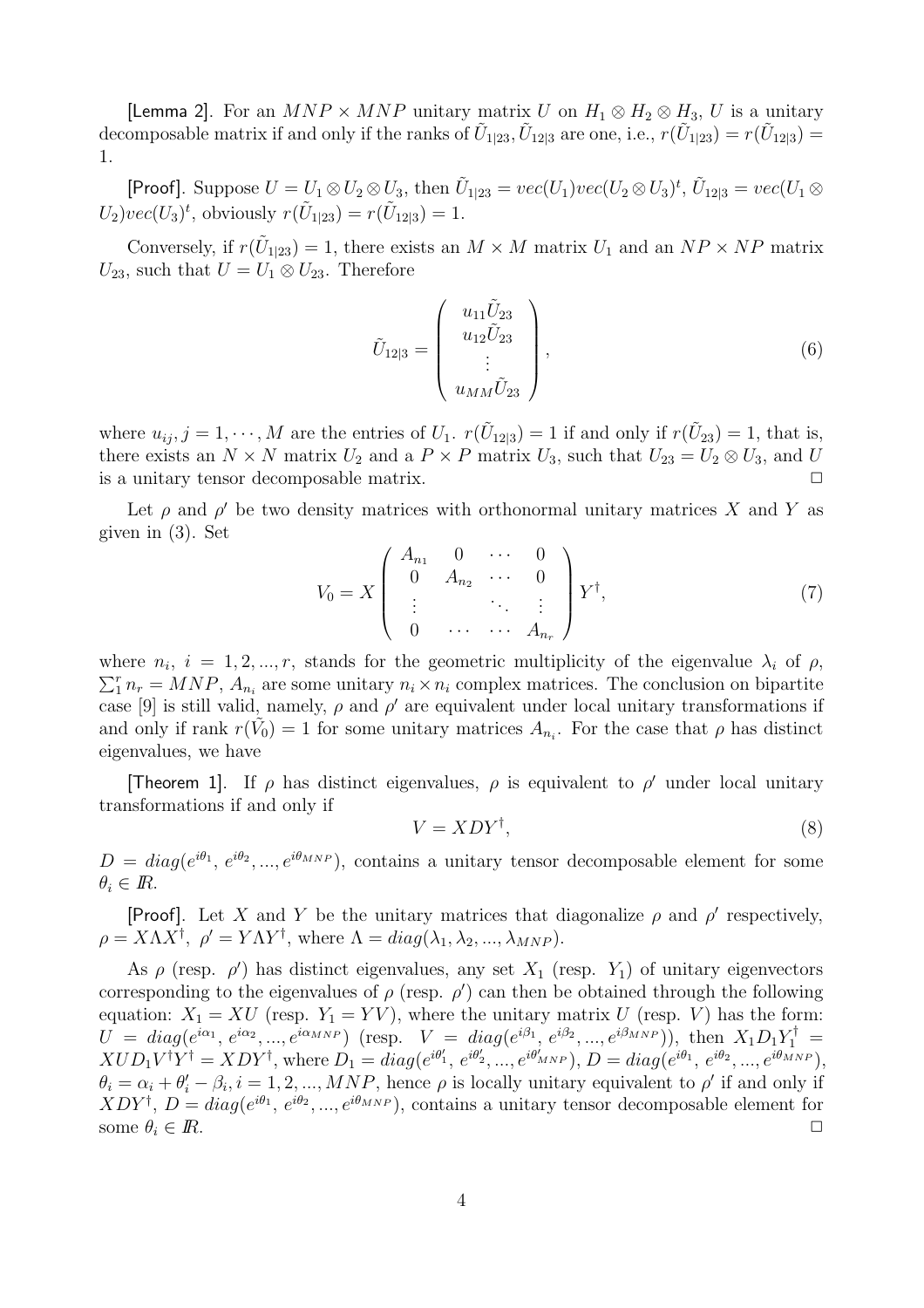As an example let us consider a density matrix on  $2 \times 2 \times 2$ ,

$$
\rho = \begin{pmatrix}\n1 & 0 & 0 & 0 & 0 & 0 & 0 & -1 \\
0 & 1/a & 0 & 0 & 0 & 0 & 0 & 0 \\
0 & 0 & 1/b & 0 & 0 & 0 & 0 & 0 \\
0 & 0 & 0 & 1/c & 0 & 0 & 0 & 0 \\
0 & 0 & 0 & 0 & c & 0 & 0 & 0 \\
0 & 0 & 0 & 0 & 0 & 0 & 0 & 0 \\
0 & 0 & 0 & 0 & 0 & 0 & 0 & 1 \\
-1 & 0 & 0 & 0 & 0 & 0 & 0 & 1\n\end{pmatrix}, \qquad (9)
$$
\n
$$
\rho' = \begin{pmatrix}\n1 & 0 & 0 & 0 & 0 & 0 & 0 & 1 \\
0 & a & 0 & 0 & 0 & 0 & 0 & 0 \\
0 & 0 & b & 0 & 0 & 0 & 0 & 0 \\
0 & 0 & 0 & c & 0 & 0 & 0 & 0 \\
0 & 0 & 0 & 0 & 1/c & 0 & 0 & 0 \\
0 & 0 & 0 & 0 & 0 & 1/b & 0 & 0 \\
0 & 0 & 0 & 0 & 0 & 0 & 1/a & 0 \\
0 & 0 & 0 & 0 & 0 & 0 & 0 & 1\n\end{pmatrix}, \qquad (10)
$$

.

 $\rho'$  is in fact a PPT entangled edge state [11].  $\rho'$  and  $\rho$  have the same eigenvalue set. They are not degenerate in the case  $a \neq b \neq c \neq 1$  or 2 or 1/2. Calculating the unitary matrices X and Y that diagonalize  $\rho$  and  $\rho'$ , we have  $\rho = X \Lambda X^{\dagger}$ ,  $\rho' = Y \Lambda Y^{\dagger}$ , where  $\Lambda = diag(2, 0, 1/a, a, 1/b, b, 1/c, c)$ . Denote  $D = diag(d_1, d_2, d_3, d_4, d_5, d_6, d_7, d_8)$ , we have the matrix  $V$  defined by  $(8)$ ,

$$
V = \begin{pmatrix} (-d_1 + d_8)/2 & (d_1 + d_8)/2 & 0 & 0 & 0 & 0 & 0 & 0 \\ (d_1 + d_8)/2 & (-d_1 + d_8)/2 & 0 & 0 & 0 & 0 & 0 & 0 \\ 0 & 0 & 0 & d_2 & 0 & 0 & 0 & 0 \\ 0 & 0 & d_7 & 0 & 0 & 0 & 0 & 0 \\ 0 & 0 & 0 & 0 & d_3 & 0 & 0 & 0 \\ 0 & 0 & 0 & 0 & 0 & d_6 & 0 & 0 & 0 \\ 0 & 0 & 0 & 0 & 0 & 0 & 0 & d_4 \\ 0 & 0 & 0 & 0 & 0 & 0 & d_5 & 0 \end{pmatrix}
$$

Therefore

<sup>V</sup>˜<sup>1</sup>|<sup>23</sup> <sup>=</sup> ⎛ ⎜⎜⎜⎝ <sup>−</sup>d1+d<sup>8</sup> 2 d1+d<sup>8</sup> <sup>2</sup> 0 0 <sup>d</sup>1+d<sup>8</sup> 2 <sup>−</sup>d1+d<sup>8</sup> <sup>2</sup> 00000 d<sup>2</sup> 0 0 d<sup>7</sup> 0 0 0 00 0 0 00000 0 00 0 0 0 0 00 0 0 00000 0 00 0 0 0 d<sup>3</sup> 0 0 d<sup>6</sup> 0 00000 d<sup>4</sup> 0 0 d<sup>5</sup> 0 ⎞ ⎟⎟⎟⎠ ,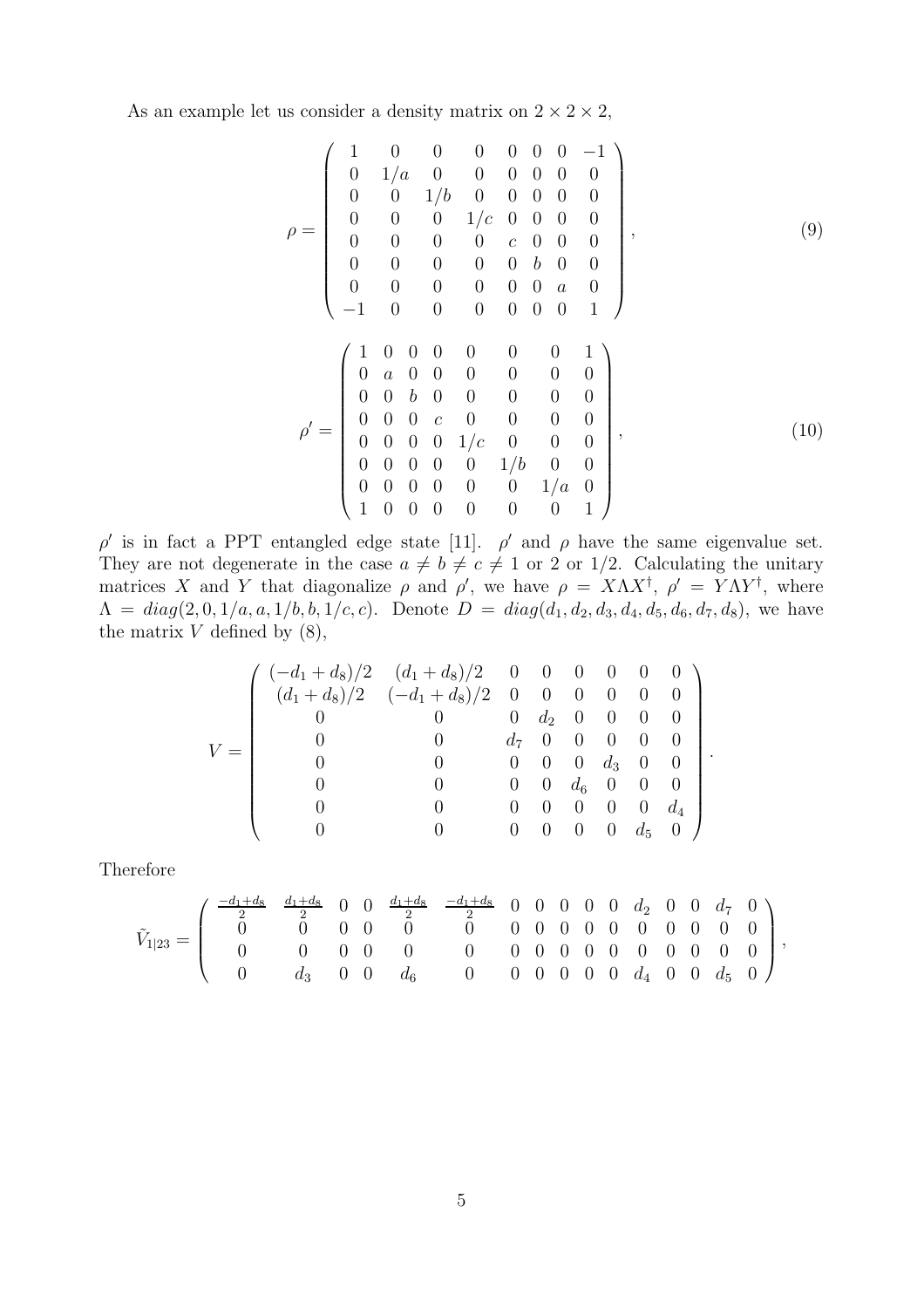|                     |              |       |                  | $\left(-d_1+d_8\right)/2 \left(d_1+d_8\right)/2 \left(d_1+d_8\right)/2 \left(-d_1+d_8\right)/2 \right)$ |  |
|---------------------|--------------|-------|------------------|---------------------------------------------------------------------------------------------------------|--|
| $\tilde{V}_{12 3}=$ |              |       |                  |                                                                                                         |  |
|                     |              |       |                  |                                                                                                         |  |
|                     | $\mathbf{0}$ |       |                  |                                                                                                         |  |
|                     |              |       |                  |                                                                                                         |  |
|                     |              | $d_2$ | $d_7$            |                                                                                                         |  |
|                     |              |       | $\left( \right)$ |                                                                                                         |  |
|                     |              |       |                  |                                                                                                         |  |
|                     |              |       |                  |                                                                                                         |  |
|                     |              |       |                  |                                                                                                         |  |
|                     |              | $d_3$ | $d_6$            |                                                                                                         |  |
|                     |              |       |                  |                                                                                                         |  |
|                     |              |       |                  |                                                                                                         |  |
|                     |              |       |                  |                                                                                                         |  |
|                     |              |       |                  |                                                                                                         |  |
|                     |              | $d_4$ | $d_5$            |                                                                                                         |  |

obviously, when  $d_1 = -d_2 = d_3 = -d_4 = -d_5 = d_6 = -d_7 = d_8 = 1, r(\tilde{V}_{1|23}) = r(\tilde{V}_{12|3}) = 1.$ Hence  $\rho$  and  $\rho'$  are equivalent under local unitary transformations.

Now we consider the multipartite case. A general pure state on  $H_1 \otimes H_2 \otimes \ldots \otimes H_M$  is of the form

$$
|\Psi_M\rangle = \sum_{k=1}^M \sum_{i_k=1}^{N_k} a_{i_1 i_2 \dots i_M} |e_{i_1}\rangle \otimes |f_{i_2}\rangle \otimes \dots \otimes |g_{i_M}\rangle, \qquad a_{i_1 i_2 \dots i_M} \in \mathbb{C}
$$
 (11)

with  $\sum a_{i_1i_2...i_M}a_{i_1i_2...i_M}^* = 1, |e_{i_1}\rangle, |f_{i_2}\rangle, ..., |g_{i_M}\rangle, i_k = 1, 2, ..., N_k, k = 1, 2, ..., M$ , the corresponding orthonormal basis of complex Hilbert spaces  $H_1$ ,  $H_2$ , ...,  $H_M$ . Two density matrices  $\rho$  and  $\rho'$  are said to be equivalent under local unitary transformations if there exist unitary operators  $U_1$  on  $H_1$ ,  $U_2$  on  $H_2$ ,  $\dots$ , and  $U_M$  on  $H_M$  such that  $\rho' = (U_1 \otimes U_2 \otimes \cdots \otimes$  $U_M$ ) $\rho$ ( $U_1 \otimes U_2 \otimes \cdots \otimes U_M$ )<sup>†</sup>. For any non-degenerate density matrices we have

[Theorem 2]. Let  $\rho$  and  $\rho'$  be two non-degenerate density matrices on  $H_1 \otimes H_2 \otimes \ldots \otimes H_M$ and X and Y the unitary matrices that diagonalize  $\rho$  and  $\rho'$  respectively,  $\rho = X \Lambda X^{\dagger}$ ,  $\rho' =$  $Y\Lambda Y^{\dagger}$ , where  $\Lambda = diag(\lambda_1, \lambda_2, ..., \lambda_{N_1N_2...N_M})$ .  $\rho$  and  $\rho'$  are equivalent under local unitary transformations if and only if the  $N_1N_2\cdots N_M\times N_1N_2\cdots N_M$  unitary matrix  $V = XDY^{\dagger}$ ,  $D = diag(e^{i\theta_1}, e^{i\theta_2}, ..., e^{i\theta_{N_1N_2\cdots N_M}})$ , satisfies

$$
r(\tilde{V}_{1|2\cdots M})=r(\tilde{V}_{12|3\cdots M})=\cdots=r(\tilde{V}_{12\cdots M-1|M})=1,
$$

where

(V˜<sup>1</sup>|2···<sup>M</sup>)<sup>i</sup>1i <sup>1</sup>,i2···i*<sup>M</sup>* <sup>i</sup> 2···i *<sup>M</sup>* = (V )<sup>i</sup>1i2···i*<sup>M</sup>* ,i 1i 2···i *M* , (V˜<sup>12</sup>|3···<sup>M</sup>)<sup>i</sup>1i2i 1i 2,i3···i*M*i 3···i *<sup>M</sup>* = (V )<sup>i</sup>1i2···i*M*,i 1i 2···i *M* , ············ (V˜<sup>12</sup>···M−1|<sup>M</sup>)<sup>i</sup>1i2···i*M*−1i 1i 2···i *<sup>M</sup>*−1,i*M*i *<sup>M</sup>* = (V )<sup>i</sup>1i2···i*<sup>M</sup>* ,i 1i 2···i *M* .

We have studied the equivalence of multipartite quantum mixed states under local unitary transformations in terms of analysis of fixed point subgroup and tensor decomposability of certain matrices. A criterion for the equivalence of non-degenerate mixed multipartite